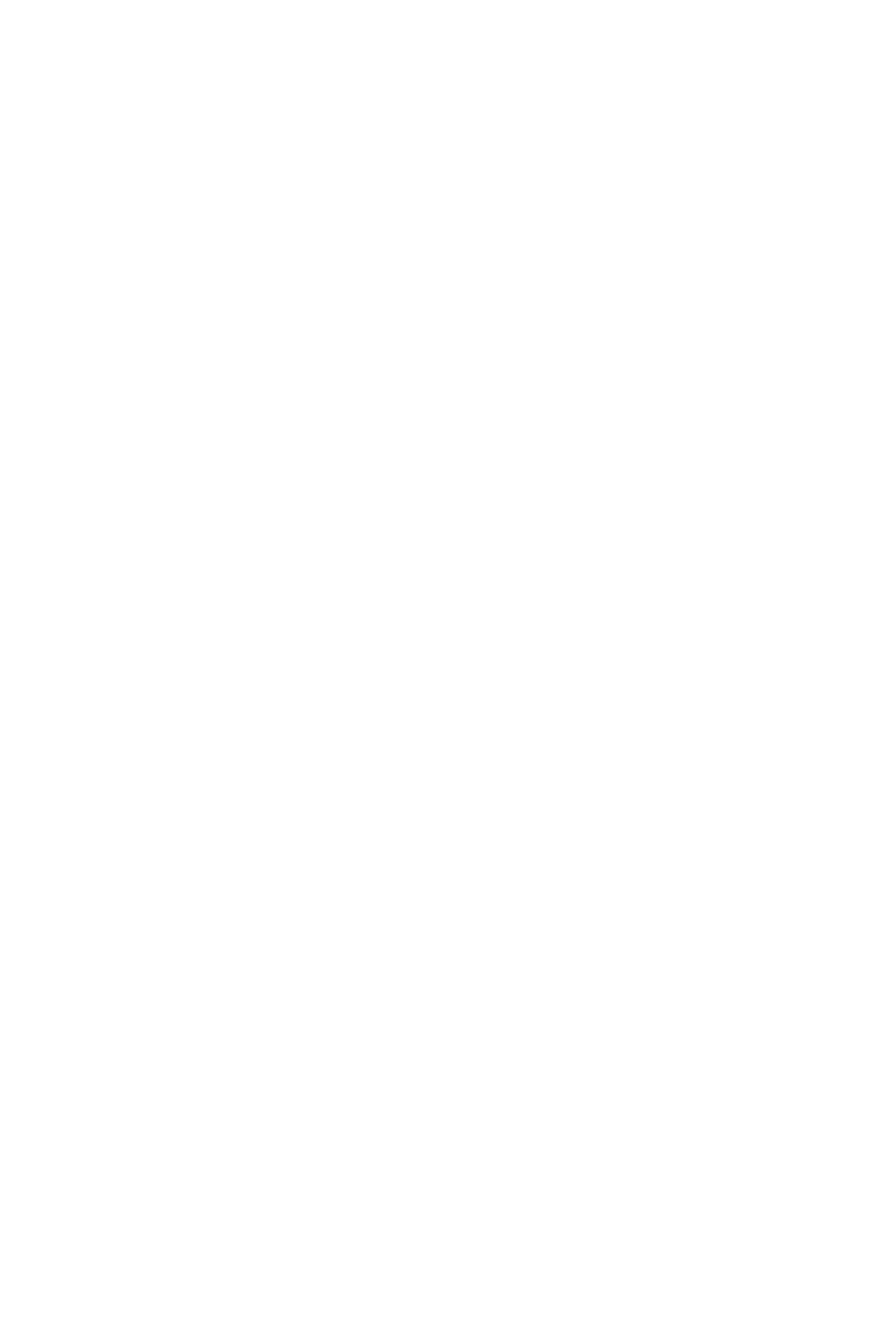# **Table of Contents**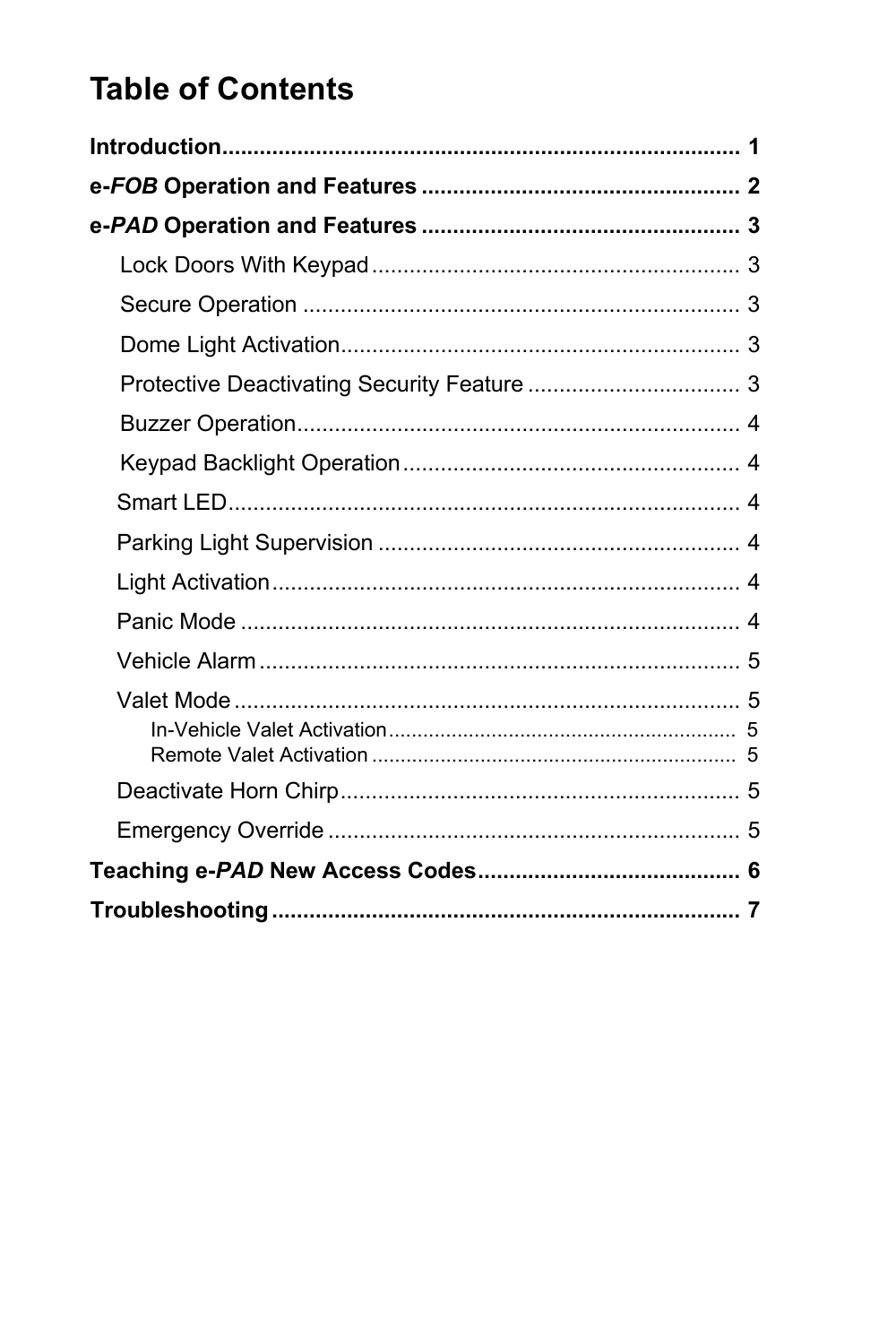# **Introduction**

This manual provides the necessary information for the proper use of Tri*Mark*'s Discrete **e-***PAD* / **e-***FOB* System.

**Note:** Some features discussed in this manual may not be available on your system.

Included with this system are the following components:

- **e-***FOB* (remote FOB transmitter system)
- **e-***PAD* (keypad user interface)

Use the pictures below to properly identify the contents of this system.

#### **e-***FOB* **with RF receiver, 2 remote transmitter FOBs, and wiring harnesses**



**e-***PAD* **keypad**



**Note:** Horizontal or vertical e-PADs are available.

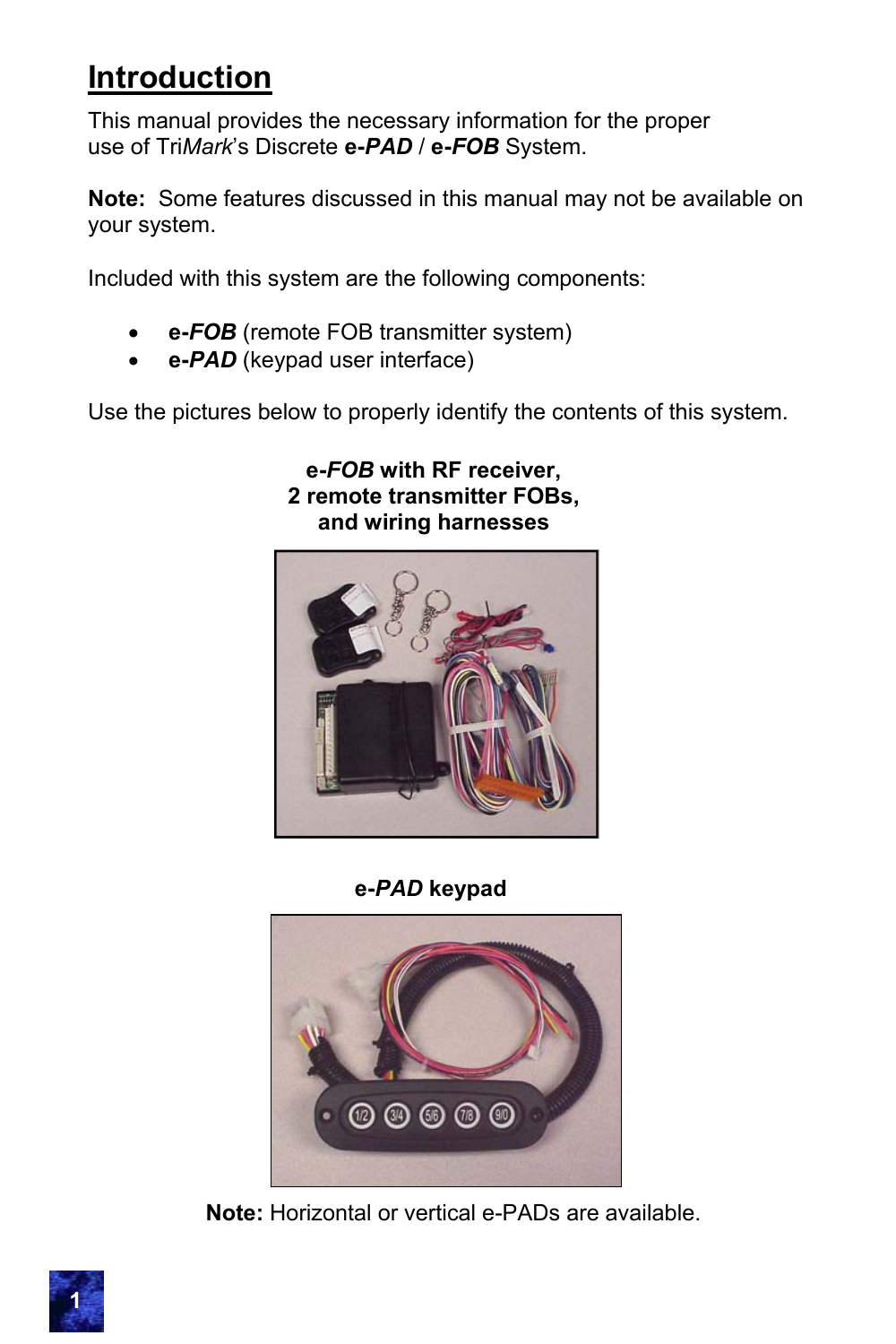# **e-***FOB* **Operation and Features**



The FOB transmitter and receiver are shipped programmed. When the dealer has installed your **e-***FOB* system, it will function as indicated below.

| <b>Button</b>                            | <b>Function</b>                                                                                                                                          |  |
|------------------------------------------|----------------------------------------------------------------------------------------------------------------------------------------------------------|--|
| Lock                                     | Locks all entry doors and arms security system.                                                                                                          |  |
| <b>Unlock</b>                            | Unlocks entry doors and disarms security system.<br>Also activates the porch light.                                                                      |  |
| Horn                                     | Activates panic mode when pressed and held for 2<br>seconds.                                                                                             |  |
| $\star$<br>button<br>auxiliary<br>output | * button function is OEM/dealer defined. Possible<br>assignment include: interior/exterior lighting, awning<br>extension/retraction, gas cap, hood, etc. |  |

#### **Notes:**

- Only the unlocking function of the **e-***FOB* remains while the engine is running—other functions are deactivated.
- Upon applying battery voltage, the system may default into "panic mode". This occurs if the system was "armed" when the battery was disconnected. Pressing the unlock button disarms the system and deactivates the "panic mode".

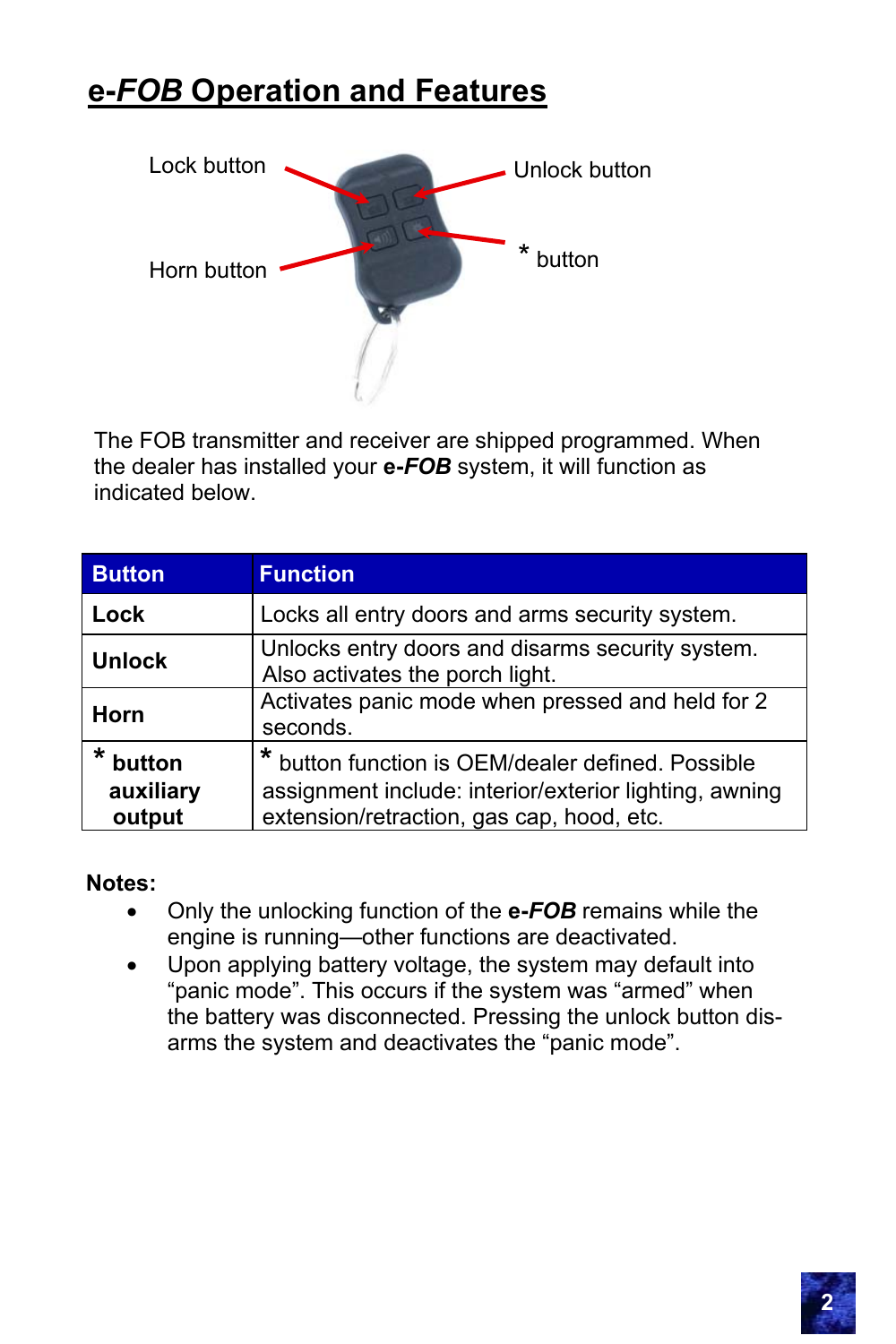## **e-***PAD* **Operation and Features**

The **e-***PAD* is shipped with default authority and access codes. Unless the OEM or dealer has changed default codes, the authority and access codes are as follows:

Access code:

| Digit 1 | Digit 2 | Digit 3 | Digit 4 | Digit 5 |
|---------|---------|---------|---------|---------|
| 1 / 2   | 3/4     | 5/6     | 718     | 9/0     |

Authority code:

| Digit 1 | Digit 2 | Digit 3 | Digit 4 | Digit 5 |
|---------|---------|---------|---------|---------|
| 7/8     | 7/8     | 718     | 718     | 7/8     |

### **Lock Doors With Keypad**

Press and hold down the  $(1 / 2)$  button for 1-2 seconds. An access code is not needed to lock the doors.

### **Secure Operations**

Entering a valid 5-digit access code enables secure operations. After entering an access code, the keypad is enabled for 5 seconds and a sixth button press initiates a secure operation, such as unlocking the doors.

#### **Notes:**

- The authority code does not allow for secure operations. It is only used to assign access codes (see page 6 for information on setting access codes).
- If an unassigned button or no button is pressed while the system is enabled, the keypad reverts back to disabled state.

### **Dome Light Activation**

The dome light is activated for 30 seconds whenever a secured operation is performed (optional: extra installation required).

### **Protective Deactivating Security Feature**

If a correct code is not entered after 20 button presses, the keypad enters an inactive mode that disables button recognition for 1 minute. This helps prevent unauthorized access by entering random codes. There is no button feedback while the system is disabled.

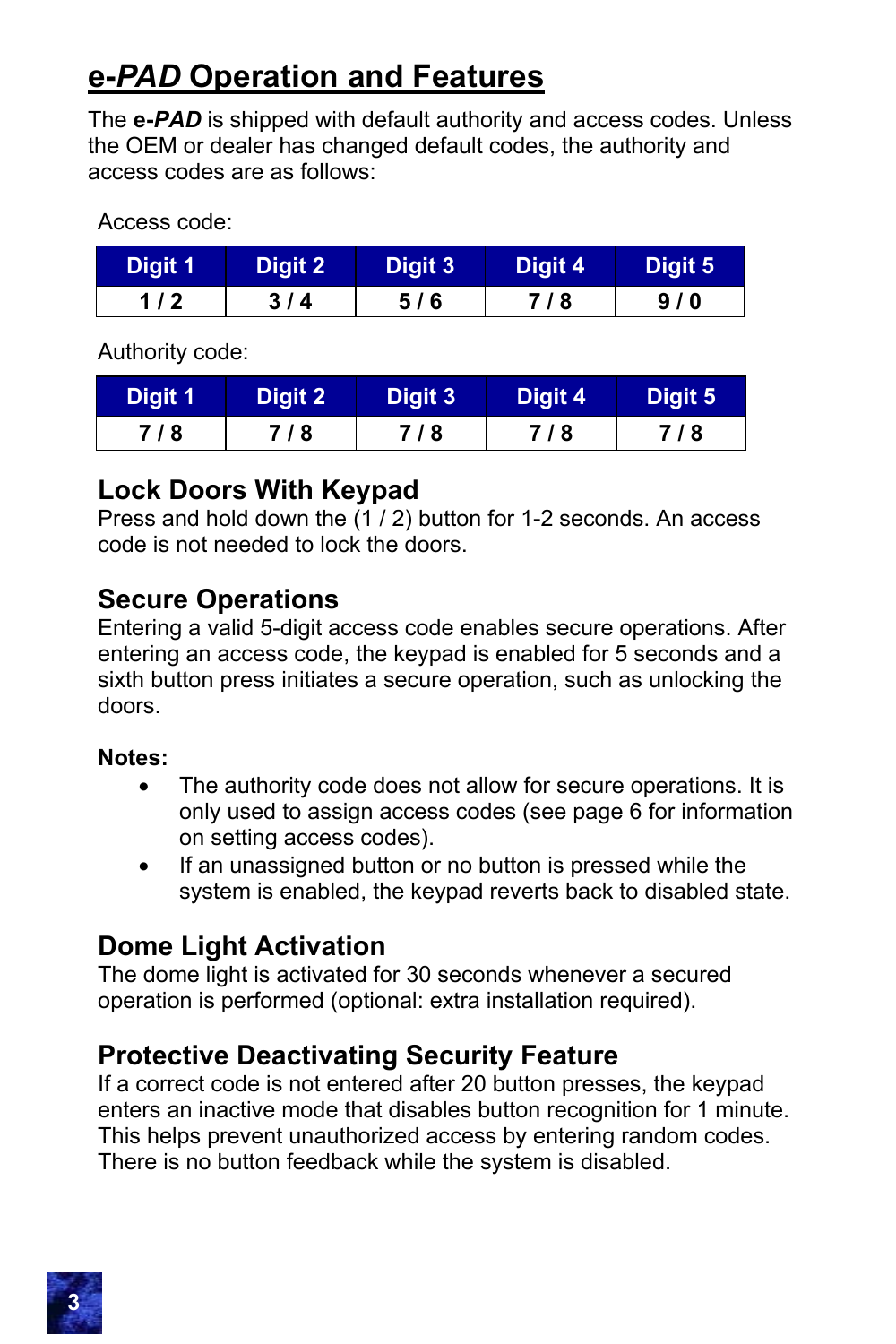#### **Buzzer Operation**

The buzzer beeps once when power is first applied to the keypad and for each key press during regular use. When an authorized access code is entered, the system chirps twice to indicate readiness to unlock doors (1 / 2) button press).

The system beeps twice for each button press while in learn mode. When a new access code is defined, the system chirps 3 times.

#### **Keypad Backlight Operation**

When the **e-***PAD* is in the normal state, the backlighting is at a low level. When a button is pressed, the keypad backlight flashes bright.

The keypad backlight also has a power saving mode if voltage is below 11 volts, then continuous backlighting is shutoff until the battery is fully charged. When continuous backlighting is off, the keypad still "wakes up" when a button is pressed. In this case, the backlighting is activated for only one minute.

#### **Smart LED**

The smart LED indicates system status: Slow Flash = Armed Off = Disarmed Solid on = Valet Mode Fast Flash = Alarm activated since last lock button press operation, such as unlocking the doors.

### **Parking Light Supervision**

The parking lights are actuated with the dome lights when the vehicle is unlocked with the FOB transmitter. Lights remain illuminated for 30 seconds. Locking the doors or starting the car deactivates the lights immediately. Lights flash with a lock command. Contact your dealer to change this option.

#### **Light Activation**

When the Lock button is pressed, the parking and headlights flash. With an unlock instruction; the dome light stays illuminated for 30 seconds.

### **Panic Mode**

Pressing and holding the Horn button of the **e-***FOB* remote transmitter for about 2 seconds activates panic mode. During panic mode, siren is continuously activated and headlights flash for 1 minute. Pressing the Unlock button on remote FOB transmitter deactivates panic mode.

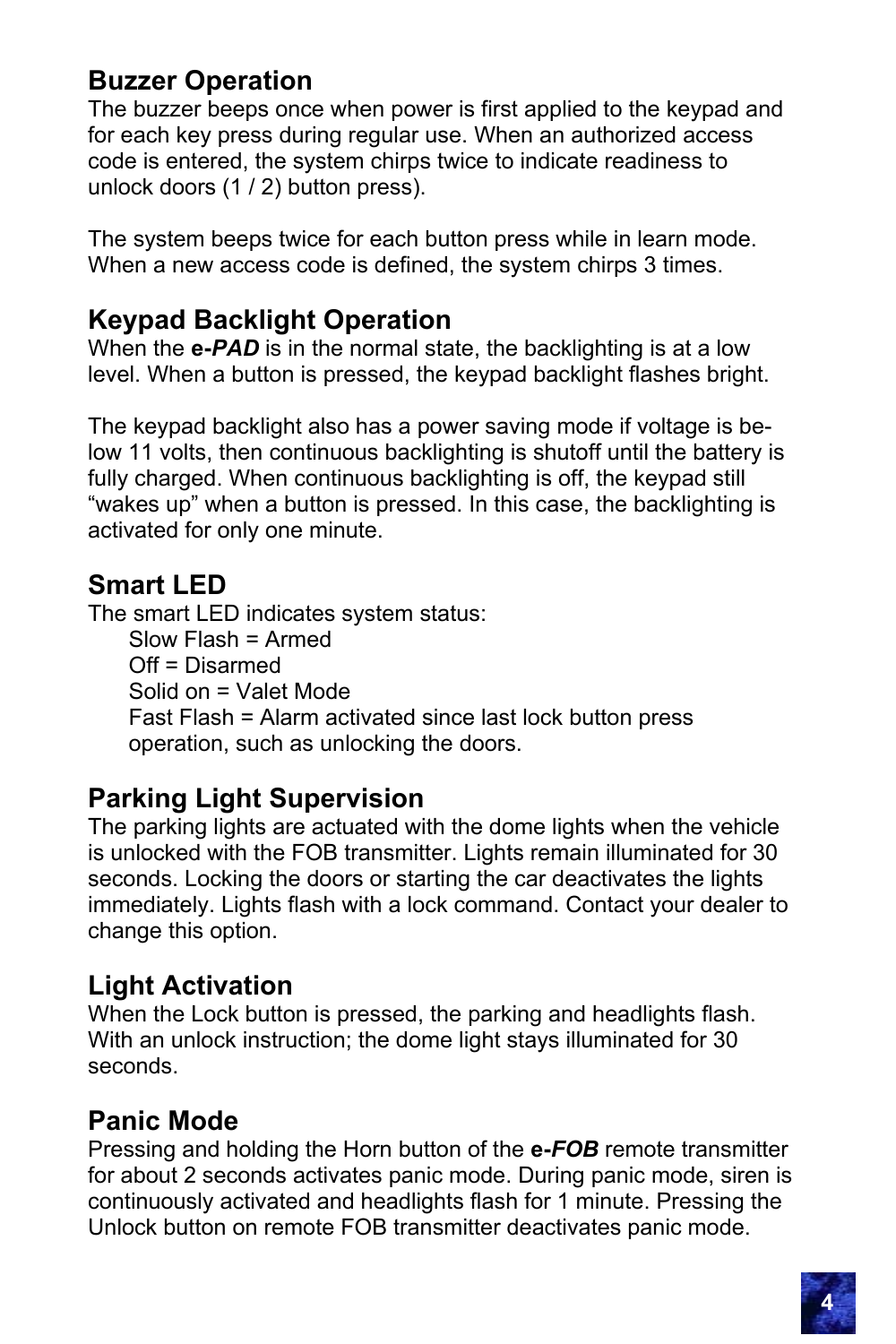#### **Vehicle Alarm**

The alarm is armed when the doors are locked. If any outside door is opened while the alarm is set, the horn, siren, and lights flash for 1 minute. Press the Unlock button to deactivate the alarm.

### **Valet Mode**

Some situations, such as valet parking, or leaving the vehicle at the dealer, require that alarm features be suspended. Placing the alarm in "Valet Mode" suspends audible features.

#### **In-Vehicle Valet Activation**

- 1. Turn the ignition to the "ON" position with your key.
- 2. Press the push button (CN5) until the LED is continuously illuminated.

#### **Remote Valet Activation**

- 1. Open the driver's door (must have door ajar switches).
- 2. Turn the ignition to the "ON" position with your key.
- 3. Press the **\*** button (lower right).

**Note:** Repeat activation to toggle Valet Mode off.

In the valet mode, the doors lock and unlock normally. Other features operate per the following list:

- Arming and disarming the system will produce no "chirps".
- There is no alarm or starter kill feature.
- The \* button and 2<sup>nd</sup> unlock auxiliary outputs do not actuate. This provides security to storage compartments.
- The panic feature actuates lights, but not horn and siren.

### **Deactivate Horn Chirp**

The horn chirps with remote FOB button press can be toggled on/off by pressing the Unlock button 4 times while the ignition is ON. When the chirps are activated, two confirmation chirps are heard. Three confirmation chirps are heard when the chirps are deactivated.

### **Emergency Override**

To disarm the alarm in case of FOB transmitter loss:

- 1. Turn the ignition to the "ON" position. Siren and horn stops.
- 2. Press the push button (CN5) until the lights stop flashing and the system disarms (2 seconds).

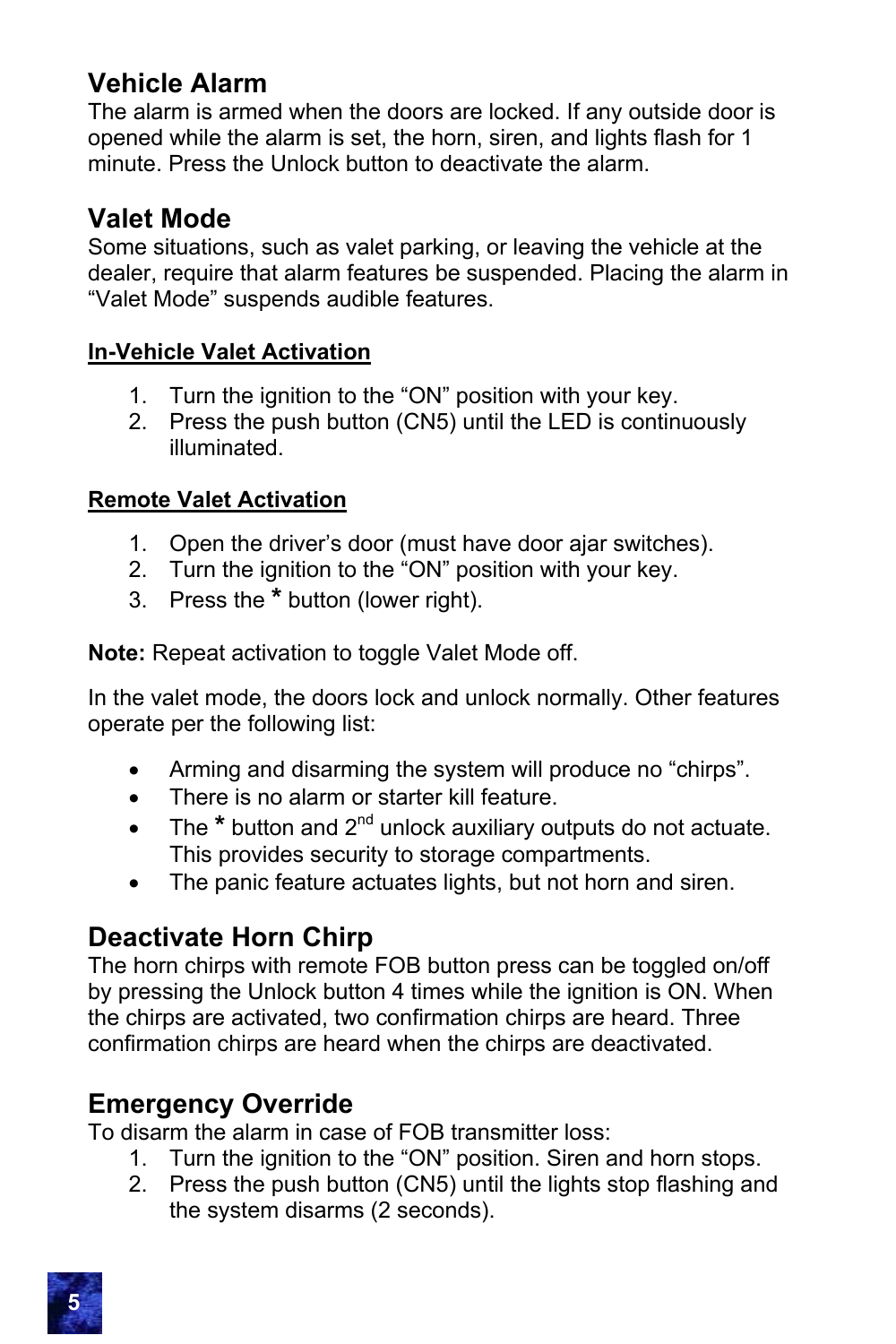## **Teaching e-***PAD* **New Access Codes**

With a valid authority code, an access code can be programmed with the following instructions.

- 1. Press the (5 / 6) button for 5 seconds, the keypad will bee. The backlighting LED of the keypad will flash indicating the learn mode.
- 2. Enter the 5-digit authority code (see page 3 for the default code). Keypad will provide a long beep that will stop after you have defined an access number.
- 3. Press and release the button that corresponds to the access number. For example, press (1 / 2) button for access #1 and press (3 / 4) button for access #2. During this activity you are defining 1 of 5 access numbers. A subsequent code will be assigned to this access #. The keypad will provide a confirmation beep after this single button press.
- 4. Enter in your new 5-digit access code. The keypad will provide confirmation beeps.
- 5. Re-enter new access code. The keypad will provide confirmation beeps.

Repeat process to assign additional access codes.

**Note:** Up to 5 different access codes can be assigned at one time. As additional access codes are defined, pre-existing access codes are overwritten. For example, if a new access code is assigned for access #3, the previous access #3 code is no longer valid.

The following area can be used to document the access code assignments.

| <b>Access#</b> | <b>User Name</b> | Digit 1 Digit 2 Digit 3 Digit 4 Digit 5 |  |  |
|----------------|------------------|-----------------------------------------|--|--|
|                |                  |                                         |  |  |
| 2              |                  |                                         |  |  |
| 3              |                  |                                         |  |  |
|                |                  |                                         |  |  |

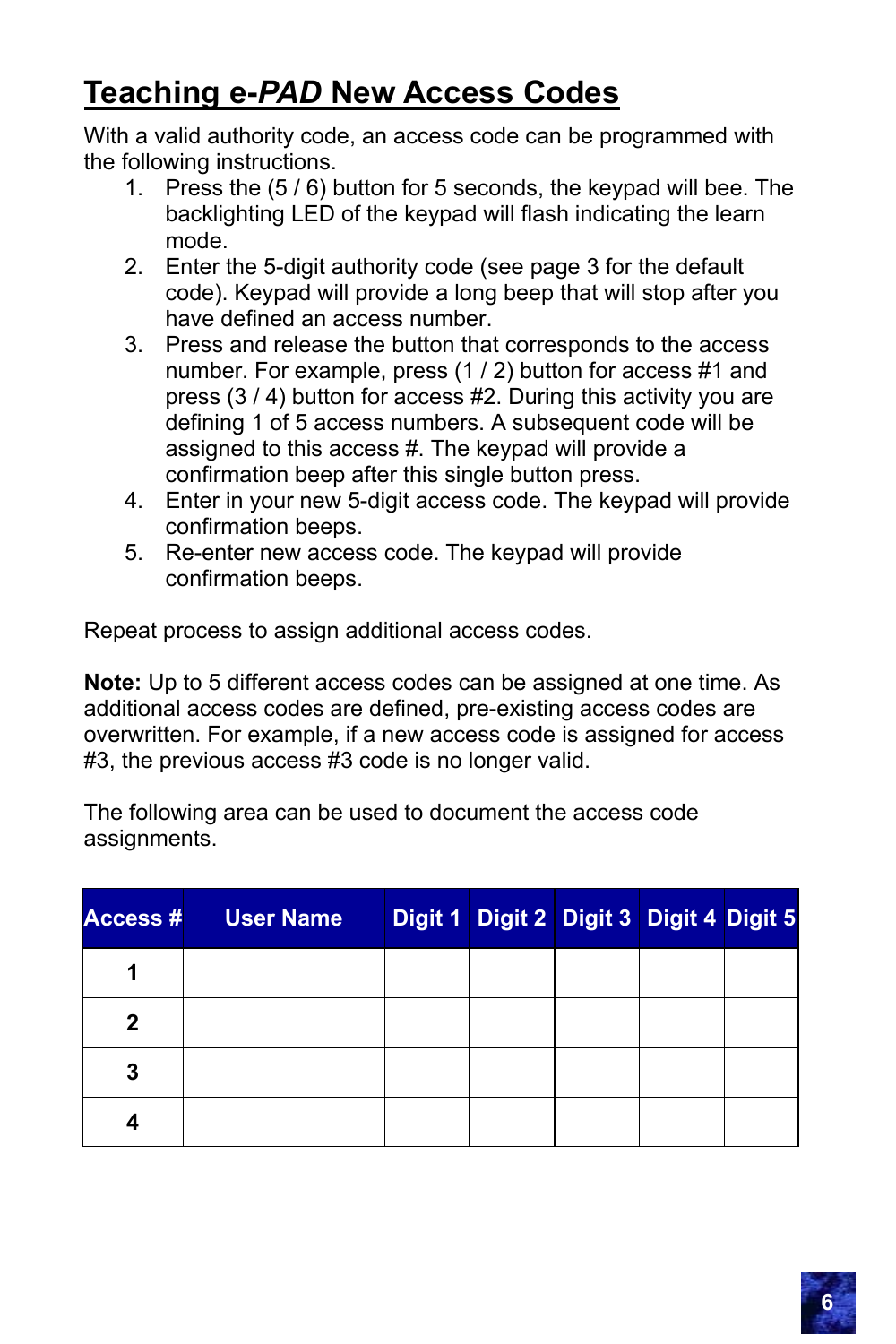# **Troubleshooting**

| <b>Problem Description</b>                                         | <b>Possible Solution</b>                                                                                         |  |  |  |
|--------------------------------------------------------------------|------------------------------------------------------------------------------------------------------------------|--|--|--|
|                                                                    | e-FOB Hints                                                                                                      |  |  |  |
| Button press does not provide<br>correct operation                 | Verify power to the RF receiver;<br>check fuse.<br>Re-teach the FOB transmitter to the                           |  |  |  |
|                                                                    | receiver.                                                                                                        |  |  |  |
|                                                                    | Mount RF receiver away from<br>enclosed metal areas and fully<br>extend antenna                                  |  |  |  |
| No operation or intermittent<br>operation                          | Check FOB transmitter battery<br>voltage. Batteries need to be<br>changed every 1-2 years depending<br>on usage. |  |  |  |
| Panic mode starts when<br>powered up                               | Press Unlock button of FOB<br>transmitter                                                                        |  |  |  |
| One particular e-FOB function<br>does not work                     | Check wire connection of affected<br>function at RF module and wiring<br>harness.                                |  |  |  |
| <b>Discrete Keypad Hints</b>                                       |                                                                                                                  |  |  |  |
| No response with button press                                      | Verify power to keypad; check fuse.                                                                              |  |  |  |
| Doors do not lock/unlock                                           | Verify that 4-pin connector is plugged<br>into RF receiver                                                       |  |  |  |
| Access code is not recognized                                      | Verify that code has not been<br>changed. Reassign keypad with<br>instructions on page 10.                       |  |  |  |
|                                                                    | Confirm use of an access code, not<br>the authority code.                                                        |  |  |  |
| Continuous keypad backlighting<br>is off until a button is pressed | Vehicle battery voltage has dropped<br>below 11 V.                                                               |  |  |  |
| Unexpected, secure operation<br>occurs                             | Verify DIP switches are set to correct<br>configuration setting.                                                 |  |  |  |

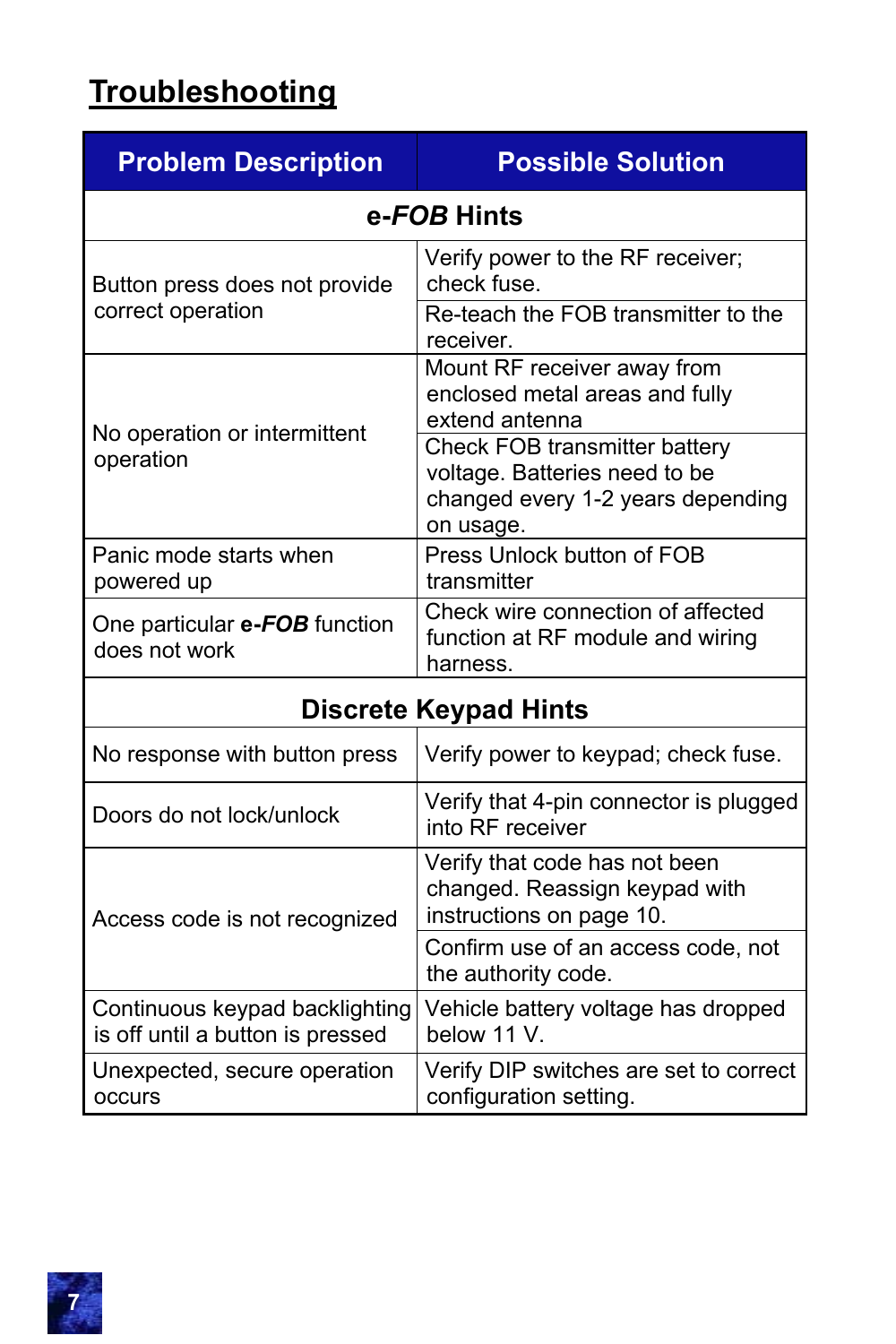This product has been manufactured with methods to ensure high quality and to meet the high expectations of our customers. Tri*Mark* warrants this product to be free from workmanship defects and will remedy issues per Tri*Mark*'s warranty policy.

Remote transmitter FOBs, batteries, and other equipment subject to normal wear and deterioration may need to be replaced periodically by dealer and/or end user and are not covered by this warranty. Tri*Mark* will not be liable for indirect, special, incidental or consequential damages.

Contact Tri*Mark* for specific mounting details, such as drawings, placement suggestions, mounting hardware, etc.